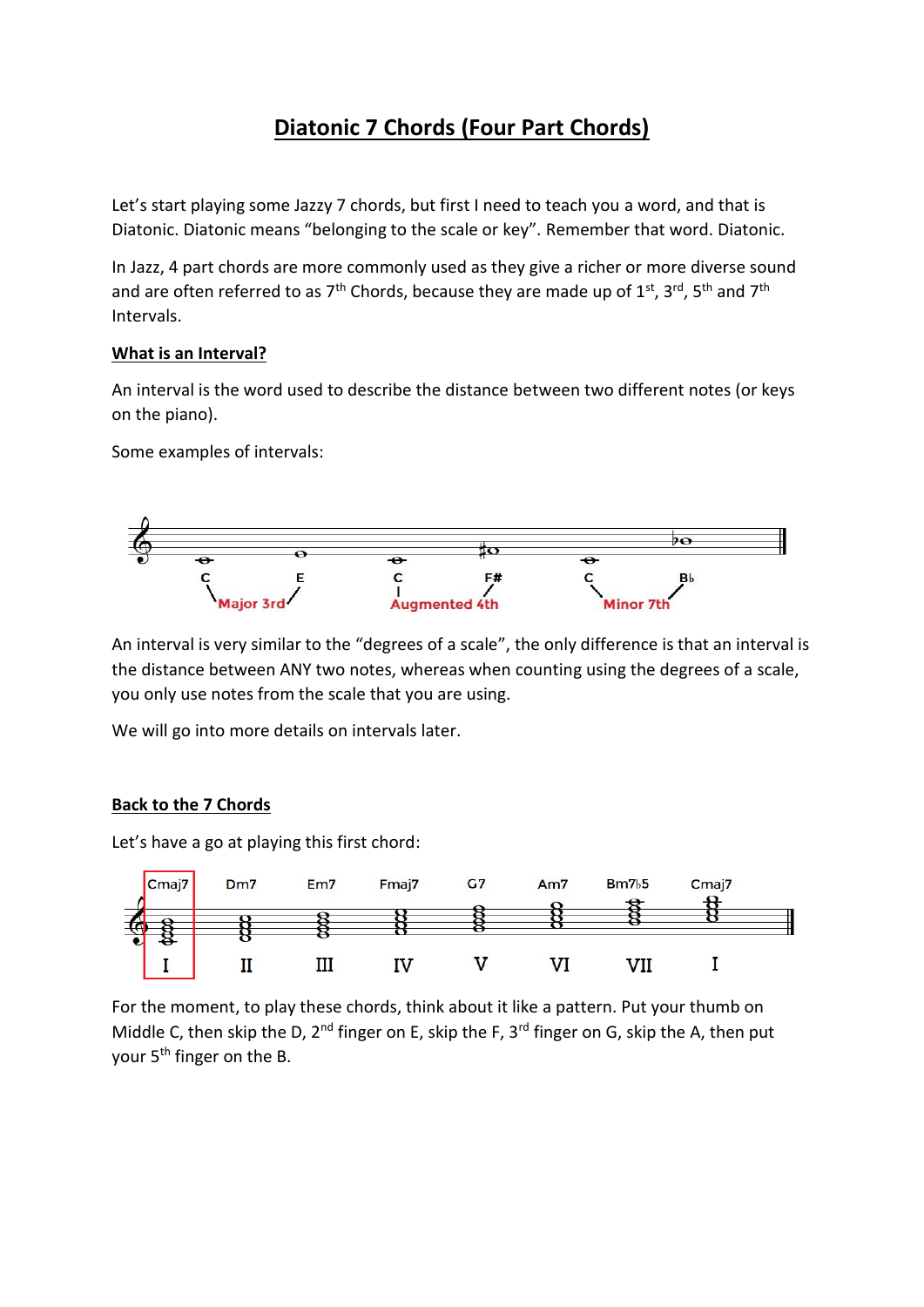

Can you see that you are playing a key, missing a key, playing a key, missing a key, playing a key, missing a key, then playing a key? This is made up of 3<sup>rd</sup> Intervals. For the moment I want you to think about these 7<sup>th</sup> Chords with this pattern:



Then, even if you can't read the music notation, all you need to do is move that pattern up one step to the right every time and you'll be able to play all of these diatonic 7<sup>th</sup> chords.

For example, the Dm7: